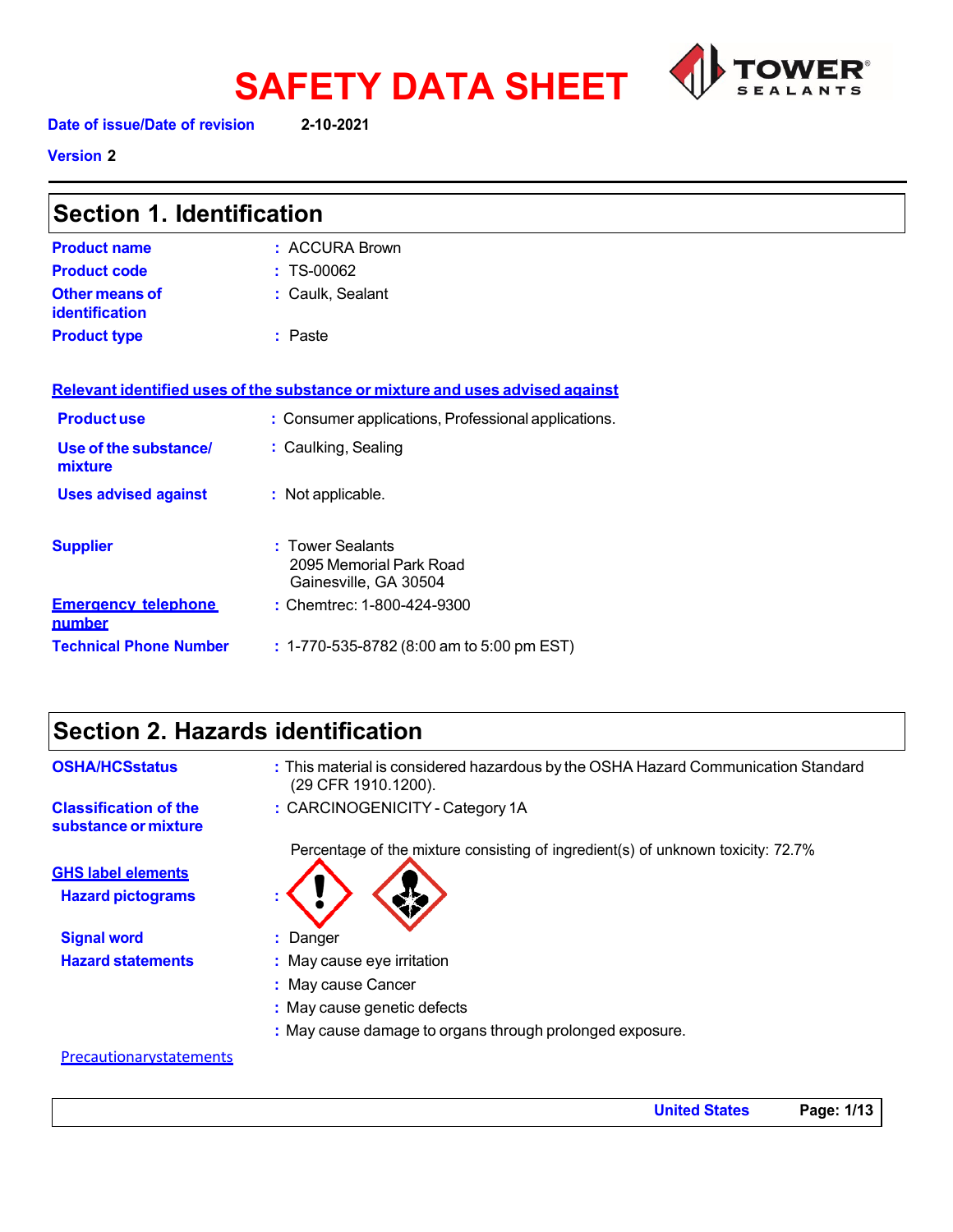**Product name ACCURA**

# **Section 2. Hazards identification**

| <b>General</b>                             | : Read label before use. Keep out of reach of children. If medical advice is needed,<br>have product container or label at hand.                                                                                                                                                                                                                                 |
|--------------------------------------------|------------------------------------------------------------------------------------------------------------------------------------------------------------------------------------------------------------------------------------------------------------------------------------------------------------------------------------------------------------------|
| <b>Prevention</b>                          | : Obtain special instructions before use. Do not handle until all safety precautions have<br>been read and understood. Use personal protective equipment as required.                                                                                                                                                                                            |
| <b>Response</b>                            | : IF exposed or concerned: Get medical attention.                                                                                                                                                                                                                                                                                                                |
| <b>Storage</b>                             | : Store locked up.                                                                                                                                                                                                                                                                                                                                               |
| <b>Disposal</b>                            | : Dispose of contents and container in accordance with all local, regional, national and<br>international regulations.                                                                                                                                                                                                                                           |
| <b>Supplementallabel</b><br>elements       | : Sanding and grinding dusts may be harmful if inhaled. This product contains Crystalline<br>Silica which can cause lung cancer or silicosis. The risk of cancer depends on the<br>duration and level of exposure to dust from sanding surfaces or mist from spray<br>applications. Since this product is not meant to be sanded or sprayed, risk of exposure is |
| <b>Hazards not otherwise</b><br>classified | considered low. Avoid contact with skin and clothing. Wash thoroughly after handling.<br>Emits toxic fumes when heated.                                                                                                                                                                                                                                          |
|                                            | : None known.                                                                                                                                                                                                                                                                                                                                                    |
|                                            | Section 3 Composition/information on ingradiants                                                                                                                                                                                                                                                                                                                 |

# **Section 3. Composition/information on ingredients**

| <b>Substance/mixture</b> | : Mixture      |
|--------------------------|----------------|
| <b>Product name</b>      | : ACCURA Brown |

| Ingredientname                                      | $\frac{9}{6}$ | <b>CAS number</b> |
|-----------------------------------------------------|---------------|-------------------|
| Limestone                                           | $30 - 60$     | 1317-65-3         |
| Acetaldehyde                                        | $ 0.1 - 1$    | 75-07-0           |
| Vinyl Acetate                                       | $ 0.1 - 1$    | 108-05-4          |
| Crystalline Silica, respirable powder (<10 microns) | $0.1 - 1$     | 14808-60-7        |
| Ethylene Glycol                                     | $10.5 - 1.5$  | $107 - 21 - 1$    |

SUB codes represent substances without registered CAS Numbers.

Any concentration shown as a range is to protect confidentiality or is due to batch variation.

There are no additional ingredients present which, within the current knowledge of the supplier and in the **concentrations applicable, are classified as hazardous to health or the environment and hence require reporting in this section.**

**Occupational exposure limits, if available, are listed in Section 8.**

# **Section 4. First aid measures**

If ingestion, irritation, any type of overexposure or symptoms of overexposure occur during or persists after use of this product, contact a POISON CONTROL CENTER, EMERGENCY ROOM OR PHYSICIAN immediately; have Safety Data Sheet information available. Never give anything by mouth to an unconscious or convulsing person. **Description of necessary first aid measures**

| <b>Eye contact</b>  | : Check for and remove any contact lenses. Immediately flush eyes with running water for<br>at least 15 minutes, keeping eyelids open. Seek immediate medical attention.                               |
|---------------------|--------------------------------------------------------------------------------------------------------------------------------------------------------------------------------------------------------|
| <b>Inhalation</b>   | : Remove to fresh air. Keep person warm and at rest. If not breathing, if breathing is<br>irregular or if respiratory arrest occurs, provide artificial respiration or oxygen by trained<br>personnel. |
| <b>Skin contact</b> | : Remove contaminated clothing and shoes. Wash skin thoroughly with soap and water                                                                                                                     |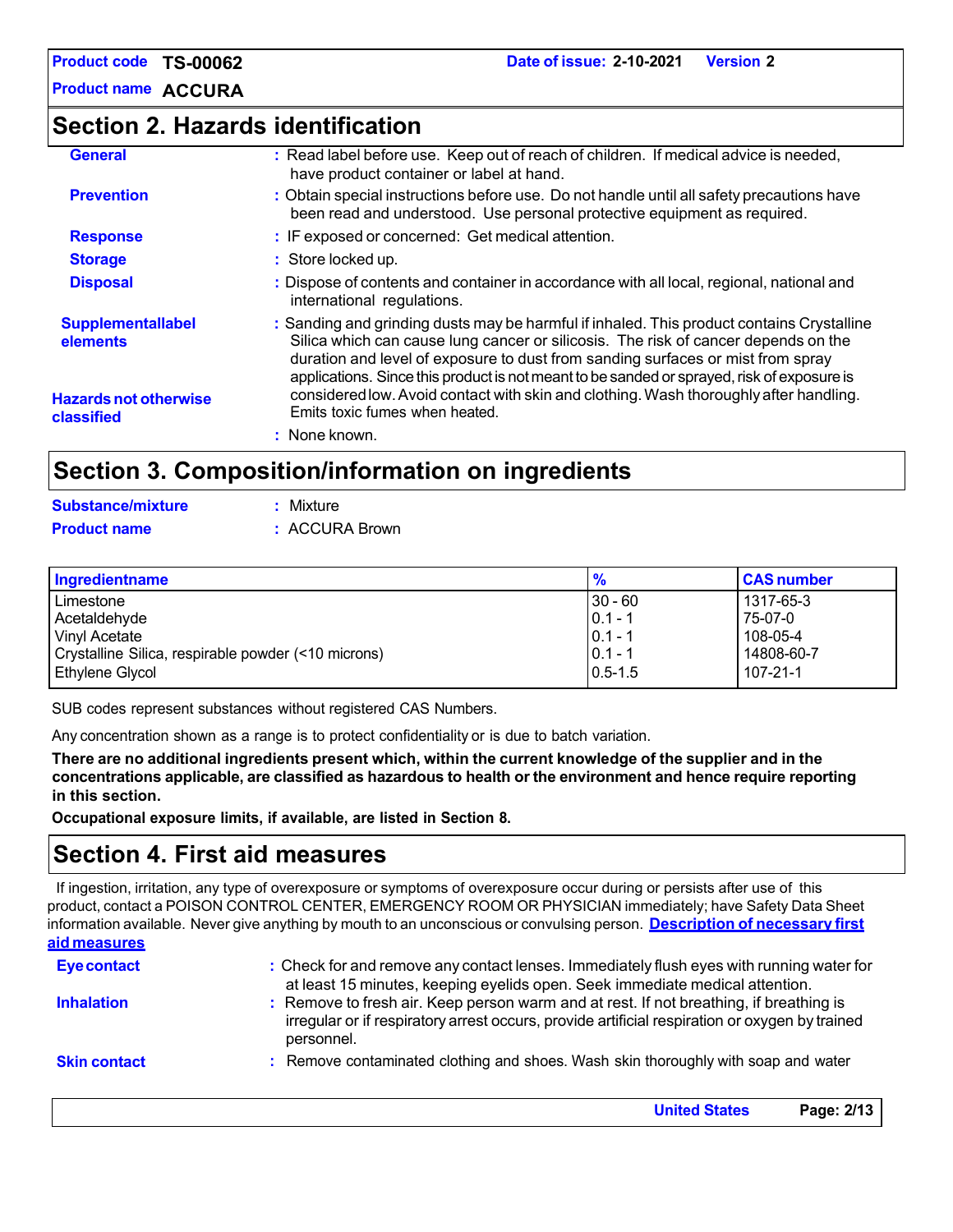**Product name ACCURA**

# **Section 4. First aid measures**

|  | <b>Ingestion</b> |  |  |
|--|------------------|--|--|
|  |                  |  |  |

or use recognized skin cleanser. Do NOT use solvents or thinners. **If swallowed, seek medical advice immediately and show this container or label. Keep** 

person warm and at rest. Do NOT induce vomiting.

### **Most important symptoms/effects, acute and delayed**

| <b>Potential acute health effects</b>    |                                                                                                                                                                  |
|------------------------------------------|------------------------------------------------------------------------------------------------------------------------------------------------------------------|
| Eye contact                              | : Direct contact may cause slight to moderate irritation                                                                                                         |
| <b>Inhalation</b><br><b>Skin contact</b> | : May cause slight irritation to respiratory passages – headache – dizziness.<br>. May cause allergic skin reactions and / or central nervous system depression. |
| <b>Ingestion</b>                         | : No known significant effects or critical hazards. Low ingestion hazard                                                                                         |
| Over-exposure signs/symptoms             |                                                                                                                                                                  |
| <b>Eye contact</b>                       | $:$ No specific data.                                                                                                                                            |
| <b>Inhalation</b>                        | $:$ No specific data.                                                                                                                                            |
| <b>Skin contact</b>                      | $:$ No specific data.                                                                                                                                            |
| <b>Ingestion</b>                         | : No specific data.                                                                                                                                              |

| Indication of immediate medical attention and special treatment needed, if necessary |
|--------------------------------------------------------------------------------------|
|--------------------------------------------------------------------------------------|

| <b>Notes to physician</b>         | : Treat symptomatically. Contact poison treatment specialist immediately if large<br>quantities have been ingested or inhaled.                                                                                                                                                                                                                                                                                  |
|-----------------------------------|-----------------------------------------------------------------------------------------------------------------------------------------------------------------------------------------------------------------------------------------------------------------------------------------------------------------------------------------------------------------------------------------------------------------|
| <b>Specifictreatments</b>         | : No specific treatment.                                                                                                                                                                                                                                                                                                                                                                                        |
| <b>Protection of first-aiders</b> | : No action shall be taken involving any personal risk or without suitable training. If it is<br>suspected that fumes are still present, the rescuer should wear an appropriate mask or<br>self-contained breathing apparatus. It may be dangerous to the person providing aid to<br>give mouth-to-mouth resuscitation. Wash contaminated clothing thoroughly with water<br>before removing it, or wear gloves. |

**See toxicological information (Section 11)**

# **Section 5. Fire-fighting measures**

| : Use an extinguishing agent suitable for the surrounding fire.                                                                                                                                                                                                         |
|-------------------------------------------------------------------------------------------------------------------------------------------------------------------------------------------------------------------------------------------------------------------------|
| $:$ None known.                                                                                                                                                                                                                                                         |
| : In a fire or if heated, a pressure increase will occur and the container may burst. This<br>material is harmful to aquatic life. Fire water contaminated with this material must be<br>contained and prevented from being discharged to any waterway, sewer or drain. |
| : Decomposition products may include the following materials:<br>carbon dioxide<br>carbon monoxide                                                                                                                                                                      |
|                                                                                                                                                                                                                                                                         |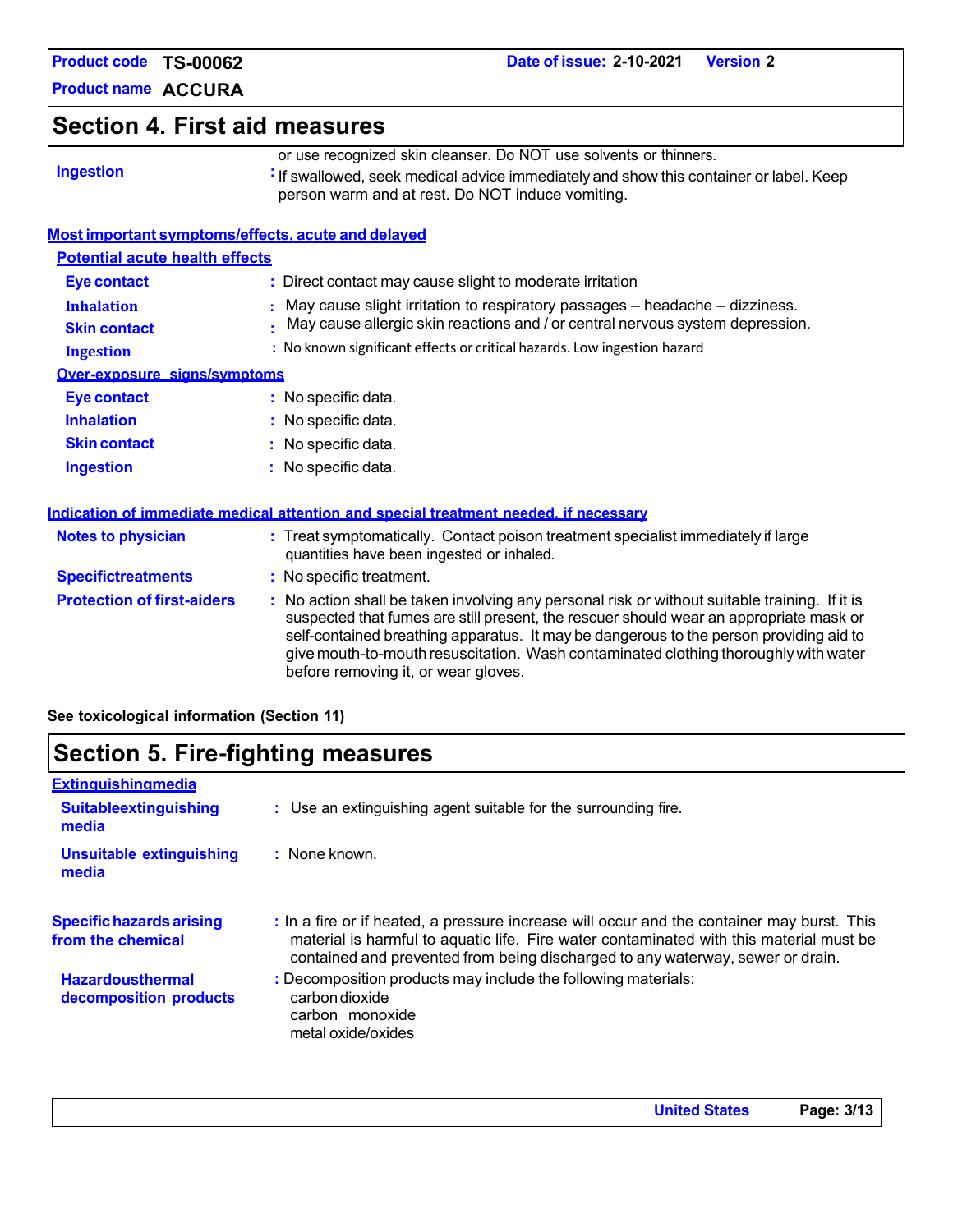**Section 5. Fire-fighting measures**

| <b>Special protective actions</b><br>forfire-fighters | : Promptly isolate the scene by removing all persons from the vicinity of the incident if<br>there is a fire. No action shall be taken involving any personal risk or without suitable<br>training. |
|-------------------------------------------------------|-----------------------------------------------------------------------------------------------------------------------------------------------------------------------------------------------------|
| <b>Special protective</b>                             | : Fire-fighters should wear appropriate protective equipment and self-contained breathing                                                                                                           |
| equipment for fire-fighters                           | apparatus (SCBA) with a full face-piece operated in positive pressure mode.                                                                                                                         |

# **Section 6. Accidental release measures**

|                                      | Personal precautions, protective equipment and emergency procedures                                                                                                                                                                                                                                                                                                                                                                                                                                                                                                                                                                                                                                          |
|--------------------------------------|--------------------------------------------------------------------------------------------------------------------------------------------------------------------------------------------------------------------------------------------------------------------------------------------------------------------------------------------------------------------------------------------------------------------------------------------------------------------------------------------------------------------------------------------------------------------------------------------------------------------------------------------------------------------------------------------------------------|
| <b>Fornon-emergency</b><br>personnel | : No action shall be taken involving any personal risk or without suitable training.<br>Evacuate surrounding areas. Keep unnecessary and unprotected personnel from<br>entering. Do not touch or walk through spilled material. Avoid breathing vapor or mist.<br>Provide adequate ventilation. Wear appropriate respirator when ventilation is<br>inadequate. Put on appropriate personal protective equipment.                                                                                                                                                                                                                                                                                             |
|                                      | For emergency responders : If specialised clothing is required to deal with the spillage, take note of any information in<br>Section 8 on suitable and unsuitable materials. See also the information in "For non-<br>emergency personnel".                                                                                                                                                                                                                                                                                                                                                                                                                                                                  |
|                                      | <b>Environmental precautions</b> : Avoid dispersal of spilled material and runoff and contact with soil, waterways, drains<br>and sewers. Inform the relevant authorities if the product has caused environmental<br>pollution (sewers, waterways, soil or air).                                                                                                                                                                                                                                                                                                                                                                                                                                             |
|                                      | Methods and materials for containment and cleaning up                                                                                                                                                                                                                                                                                                                                                                                                                                                                                                                                                                                                                                                        |
| <b>Small spill</b>                   | : Stop leak if without risk. Move containers from spill area. Dilute with water and mop up<br>if water-soluble. Alternatively, or if water-insoluble, absorb with an inert dry material and<br>place in an appropriate waste disposal container. Dispose of via a licensed waste<br>disposalcontractor.                                                                                                                                                                                                                                                                                                                                                                                                      |
| <b>Large spill</b>                   | : Stop leak if without risk. Move containers from spill area. Approach release from<br>upwind. Prevent entry into sewers, water courses, basements or confined areas. Wash<br>spillages into an effluent treatment plant or proceed as follows. Contain and collect<br>spillage with non-combustible, absorbent material e.g. sand, earth, vermiculite or<br>diatomaceous earth and place in container for disposal according to local regulations<br>(see Section 13). Dispose of via a licensed waste disposal contractor. Contaminated<br>absorbent material may pose the same hazard as the spilled product. Note: see<br>Section 1 for emergency contact information and Section 13 for waste disposal. |

# **Section 7. Handling and storage**

| <b>Precautions for safe handling</b> |                                                                                                                                                                                                                                                                                                                                                                                                                                                                                                                                                                                                                                                                                |
|--------------------------------------|--------------------------------------------------------------------------------------------------------------------------------------------------------------------------------------------------------------------------------------------------------------------------------------------------------------------------------------------------------------------------------------------------------------------------------------------------------------------------------------------------------------------------------------------------------------------------------------------------------------------------------------------------------------------------------|
| <b>Protectivemeasures</b>            | : Put on appropriate personal protective equipment (see Section 8). Avoid exposure -<br>obtain special instructions before use. Do not handle until all safety precautions have<br>been read and understood. Do not get in eyes or on skin or clothing. Do not ingest.<br>Avoid breathing vapor or mist. If during normal use the material presents a respiratory<br>hazard, use only with adequate ventilation or wear appropriate respirator. Keep in the<br>original container or an approved alternative made from a compatible material, kept<br>tightly closed when not in use. Empty containers retain product residue and can be<br>hazardous. Do not reuse container. |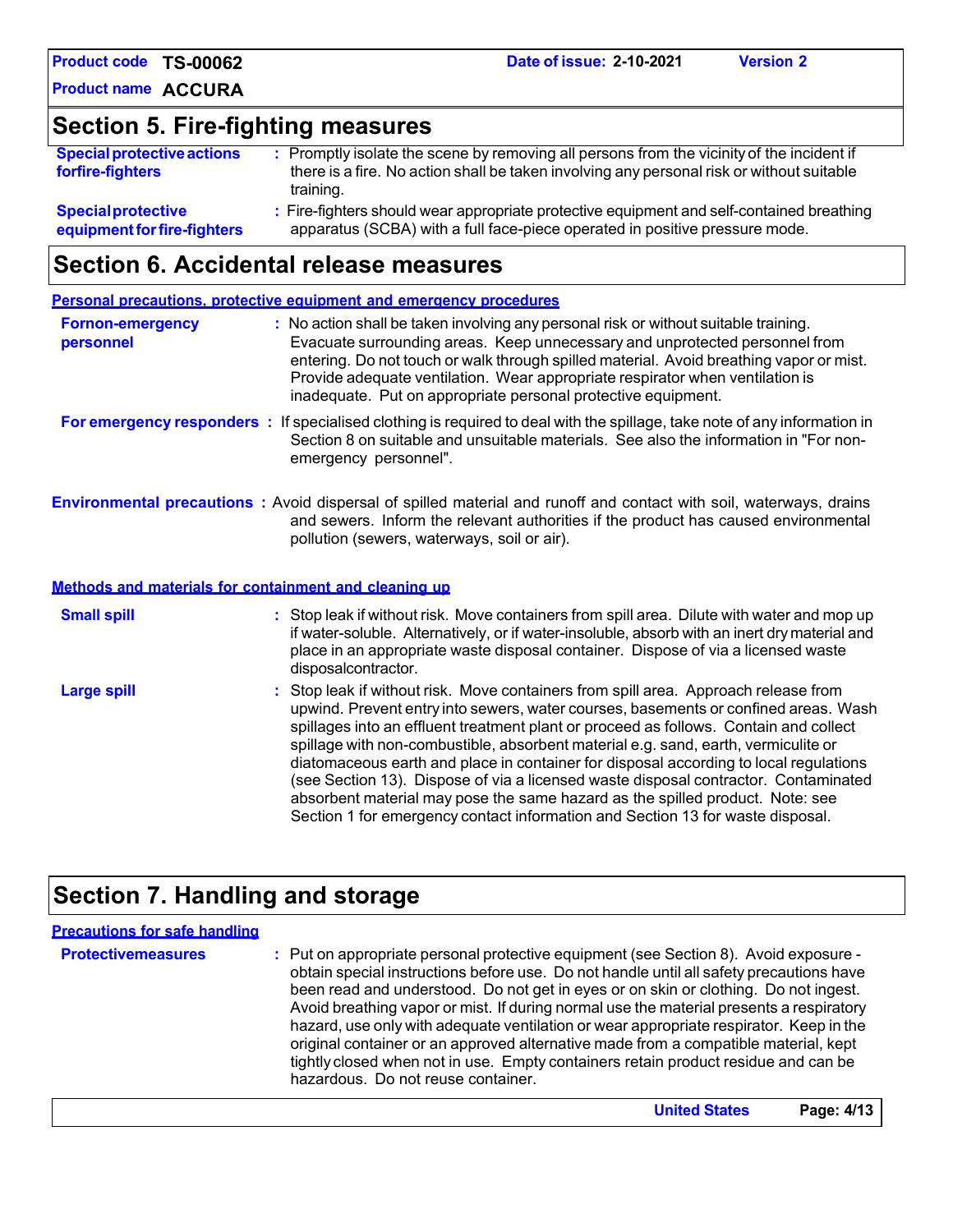**Product name ACCURA**

# **Section 7. Handling and storage**

| <b>Specialprecautions</b>                                                 | : If this material is part of a multiple component system, read the Safety Data Sheet(s) for<br>the other component or components before blending as the resulting mixture may have<br>the hazards of all of its parts.                                                                                                                                                                                                                                                                                                                                                                         |
|---------------------------------------------------------------------------|-------------------------------------------------------------------------------------------------------------------------------------------------------------------------------------------------------------------------------------------------------------------------------------------------------------------------------------------------------------------------------------------------------------------------------------------------------------------------------------------------------------------------------------------------------------------------------------------------|
| <b>Advice on general</b><br>occupationalhygiene                           | : Eating, drinking and smoking should be prohibited in areas where this material is<br>handled, stored and processed. Workers should wash hands and face before eating,<br>drinking and smoking. Remove contaminated clothing and protective equipment before<br>entering eating areas. See also Section 8 for additional information on hygiene<br>measures.                                                                                                                                                                                                                                   |
| <b>Conditions for safe storage,</b><br>including any<br>incompatibilities | : Do not store below the following temperature: $5^{\circ}$ C (41 $^{\circ}$ F). Store in accordance with<br>local regulations. Store in original container protected from direct sunlight in a dry, cool<br>and well-ventilated area, away from incompatible materials (see Section 10) and food<br>and drink. Keep container tightly closed and sealed until ready for use. Containers that<br>have been opened must be carefully resealed and kept upright to prevent leakage. Do<br>not store in unlabeled containers. Use appropriate containment to avoid environmental<br>contamination. |

# **Section 8. Exposure controls/personal protection**

### **Controlparameters**

### **Occupationalexposurelimits**

| Ingredientname<br><b>Exposure limits</b>            |                                                                                                                                                                                                                                                                                                                     |  |
|-----------------------------------------------------|---------------------------------------------------------------------------------------------------------------------------------------------------------------------------------------------------------------------------------------------------------------------------------------------------------------------|--|
| Limestone                                           | OSHA PEL (United States, 2/2013).<br>TWA: 5 mg/m <sup>3</sup> 8 hours. Form: Respirable                                                                                                                                                                                                                             |  |
| Acetaldehyde                                        | fraction<br>TWA: 15 mg/m <sup>3</sup> 8 hours. Form: Total dust<br>ACGIH TLV (United States, 6/2013).<br>C: $45 \text{ mg/m}^3$<br>$C: 25$ ppm<br>OSHA PEL (United States, 2/2013).                                                                                                                                 |  |
| Vinyl Acetate                                       | TWA: $360$ mg/m <sup>3</sup> 8 hours.<br>TWA: 200 ppm 8 hours.<br>ACGIH TLV (United States, 6/2013).<br>STEL: 53 mg/m <sup>3</sup> 15 minutes.<br>STEL: 15 ppm 15 minutes.<br>TWA: 35 mg/m <sup>3</sup> 8 hours.                                                                                                    |  |
| Crystalline Silica, respirable powder (<10 microns) | TWA: 10 ppm 8 hours.<br>ACGIH TLV (United States, 6/2013).<br>TWA: 0.025 mg/m <sup>3</sup> 8 hours. Form:<br>Respirable                                                                                                                                                                                             |  |
| Ethylene Glycol                                     | OSHA PEL Z3 (United States, 2/2013).<br>TWA: 10 MG/M3 / (%SiO2+2) 8 hours. Form:<br>Respirable<br>TWA: 250 MPPCF / (%SiO2+5) 8 hours.<br>Form: Respirable<br>OSHA PEL (United States, 2/2013).<br>TWA: 5 mg/m <sup>3</sup> 8 hours.<br>ACGIH TLV (United States, 6/2013).<br>C: 100 mg/m <sup>3</sup> Form: Aerosol |  |
|                                                     | <b>United States</b><br>Page: 5/13                                                                                                                                                                                                                                                                                  |  |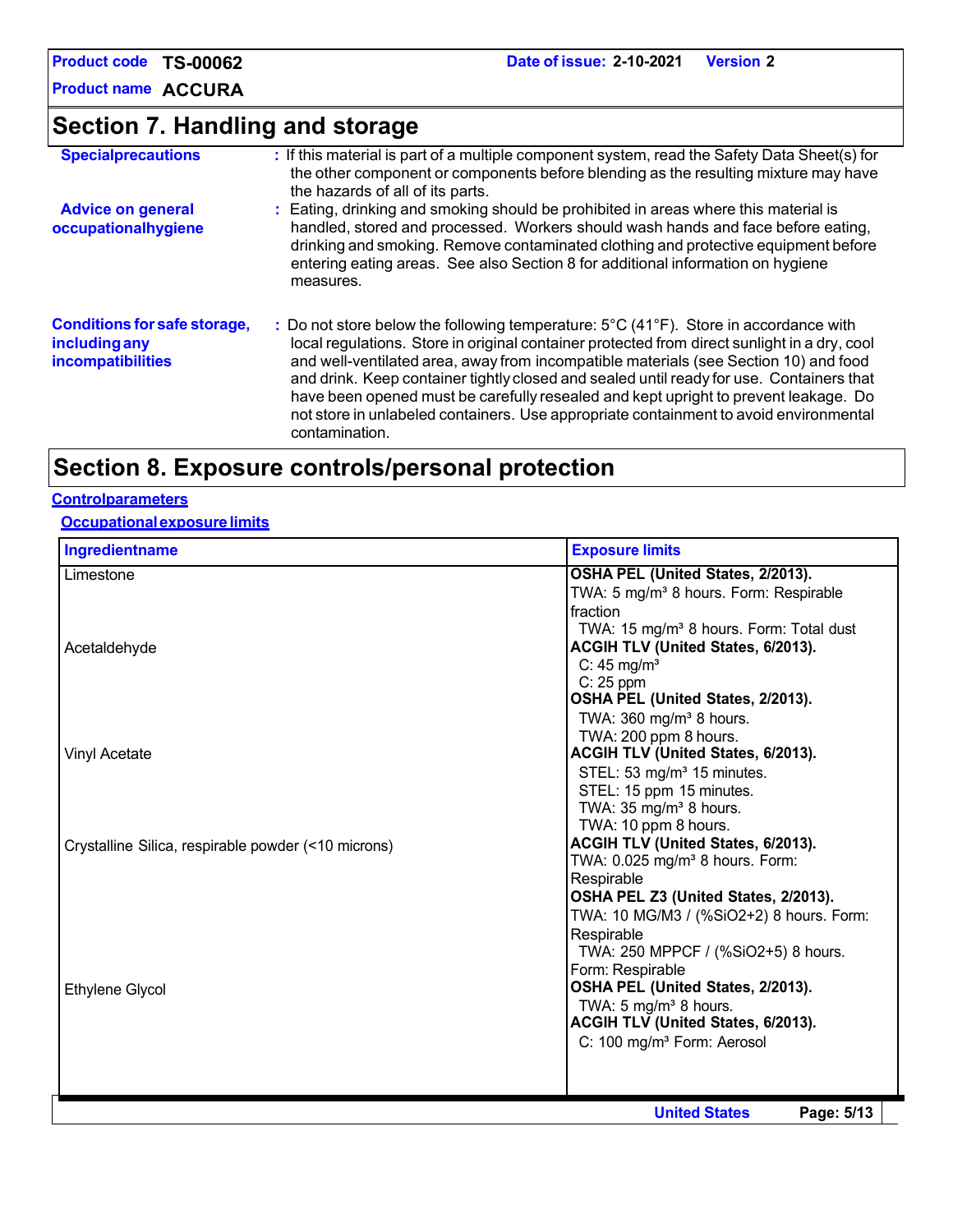**Product name ACCURA**

# **Section 8. Exposure controls/personal protection**

| A<br>= Acceptable Maximum Peak<br>ACGIH<br>C<br>$=$ Ceiling Limit<br>F<br>$=$ Fume<br><b>IPEL</b><br>= Internal Permissible Exposure Limit<br>OSHA<br>= Occupational Safety and Health Administration.<br>= Respirable<br>R<br>Ζ | Key to abbreviations<br>= American Conference of Governmental Industrial Hygienists.<br>= OSHA 29CFR 1910.1200 Subpart Z - Toxic and Hazardous Substances                                                                                                                                                                                                                                                                                                                                                                                                                                                              | S<br>SR<br>SS<br><b>STEL</b><br>TD<br><b>TLV</b><br><b>TWA</b> | = Potential skin absorption<br>= Respiratory sensitization<br>= Skin sensitization<br>= Short term Exposure limit values<br>$=$ Total dust<br>= Threshold Limit Value<br>= Time Weighted Average |            |
|----------------------------------------------------------------------------------------------------------------------------------------------------------------------------------------------------------------------------------|------------------------------------------------------------------------------------------------------------------------------------------------------------------------------------------------------------------------------------------------------------------------------------------------------------------------------------------------------------------------------------------------------------------------------------------------------------------------------------------------------------------------------------------------------------------------------------------------------------------------|----------------------------------------------------------------|--------------------------------------------------------------------------------------------------------------------------------------------------------------------------------------------------|------------|
| Consult local authorities for acceptable exposure limits.<br><b>Recommended monitoring</b><br>procedures                                                                                                                         | : If this product contains ingredients with exposure limits, personal, workplace<br>atmosphere or biological monitoring may be required to determine the effectiveness of<br>the ventilation or other control measures and/or the necessity to use respiratory<br>protective equipment. Reference should be made to appropriate monitoring standards.<br>Reference to national guidance documents for methods for the determination of<br>hazardous substances will also be required.                                                                                                                                  |                                                                |                                                                                                                                                                                                  |            |
| <b>Appropriate engineering</b><br>controls<br><b>Environmental exposure</b><br><b>controls</b>                                                                                                                                   | : If user operations generate dust, fumes, gas, vapor or mist, use process enclosures,<br>local exhaust ventilation or other engineering controls to keep worker exposure to<br>airborne contaminants below any recommended or statutory limits.<br>Emissions from ventilation or work process equipment should be checked to ensure<br>they comply with the requirements of environmental protection legislation. In some<br>cases, fume scrubbers, filters or engineering modifications to the process equipment<br>will be necessary to reduce emissions to acceptable levels.                                      |                                                                |                                                                                                                                                                                                  |            |
| <b>Individualprotection measures</b>                                                                                                                                                                                             |                                                                                                                                                                                                                                                                                                                                                                                                                                                                                                                                                                                                                        |                                                                |                                                                                                                                                                                                  |            |
| <b>Hygienemeasures</b><br><b>Eye/faceprotection</b>                                                                                                                                                                              | : Wash hands, forearms and face thoroughly after handling chemical products, before<br>eating, smoking and using the lavatory and at the end of the working period.<br>Appropriate techniques should be used to remove potentially contaminated clothing.<br>Wash contaminated clothing before reusing. Ensure that eyewash stations and safety<br>showers are close to the workstation location.<br>: Safety glasses with side shields.                                                                                                                                                                               |                                                                |                                                                                                                                                                                                  |            |
| <b>Skinprotection</b>                                                                                                                                                                                                            |                                                                                                                                                                                                                                                                                                                                                                                                                                                                                                                                                                                                                        |                                                                |                                                                                                                                                                                                  |            |
| <b>Hand protection</b>                                                                                                                                                                                                           | : Chemical-resistant, impervious gloves complying with an approved standard should be<br>worn at all times when handling chemical products if a risk assessment indicates this is<br>necessary. Considering the parameters specified by the glove manufacturer, check<br>during use that the gloves are still retaining their protective properties. It should be<br>noted that the time to breakthrough for any glove material may be different for different<br>glove manufacturers. In the case of mixtures, consisting of several substances, the<br>protection time of the gloves cannot be accurately estimated. |                                                                |                                                                                                                                                                                                  |            |
| <b>Gloves</b>                                                                                                                                                                                                                    |                                                                                                                                                                                                                                                                                                                                                                                                                                                                                                                                                                                                                        |                                                                |                                                                                                                                                                                                  |            |
| <b>Bodyprotection</b>                                                                                                                                                                                                            | : Personal protective equipment for the body should be selected based on the task being<br>performed and the risks involved and should be approved by a specialist before<br>handling this product.                                                                                                                                                                                                                                                                                                                                                                                                                    |                                                                |                                                                                                                                                                                                  |            |
| <b>Other skin protection</b>                                                                                                                                                                                                     | : Appropriate footwear and any additional skin protection measures should be selected<br>based on the task being performed and the risks involved and should be approved by a<br>specialist before handling this product.                                                                                                                                                                                                                                                                                                                                                                                              |                                                                |                                                                                                                                                                                                  |            |
| <b>Respiratory protection</b>                                                                                                                                                                                                    | : Respirator selection must be based on known or anticipated exposure levels, the<br>hazards of the product and the safe working limits of the selected respirator. If workers<br>are exposed to concentrations above the exposure limit, they must use appropriate,<br>certified respirators. Use a properly fitted, air-purifying or air-fed respirator complying<br>with an approved standard if a risk assessment indicates this is necessary.                                                                                                                                                                     |                                                                |                                                                                                                                                                                                  |            |
|                                                                                                                                                                                                                                  |                                                                                                                                                                                                                                                                                                                                                                                                                                                                                                                                                                                                                        |                                                                | <b>United States</b>                                                                                                                                                                             | Page: 6/13 |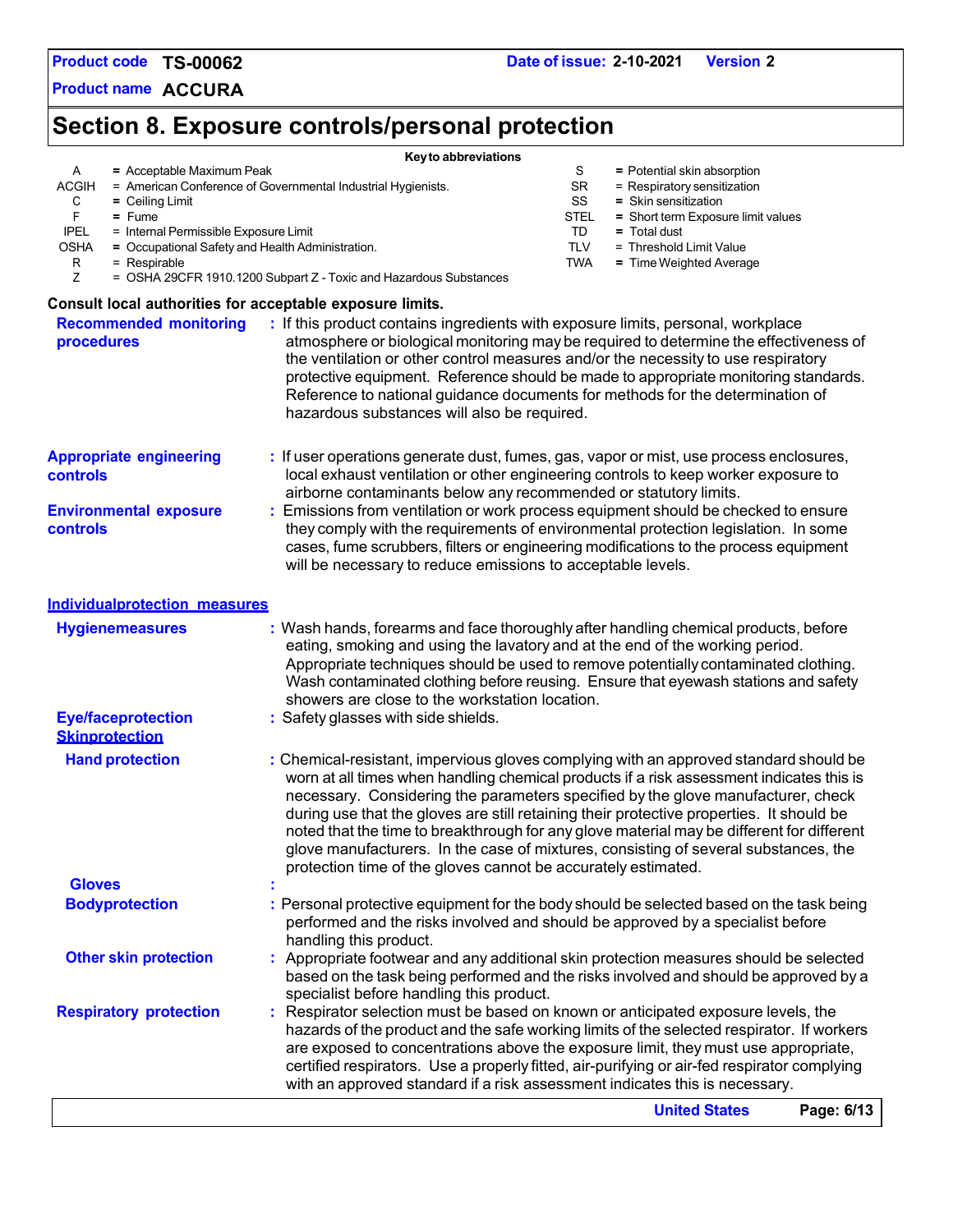**Product name ACCURA Brown**

# **Section 9. Physical and chemical properties**

## **Appearance**

| <b>Physical state</b>                             | : Paste                                     |
|---------------------------------------------------|---------------------------------------------|
| <b>Color</b>                                      | : Brown                                     |
| Odor                                              | : Mild Acrylic                              |
| <b>Odorthreshold</b>                              | Not available.                              |
| pH                                                | $: 7.5 - 8.5$                               |
| <b>Melting point</b>                              | : Not available.                            |
| <b>Boiling point</b>                              | : >37.78°C (>100°F)                         |
| <b>Flash point</b>                                | : Closed cup: 93.89°C (201°F)               |
| <b>Materialsupports</b><br>combustion.            | $:$ Yes.                                    |
| <b>Auto-ignition temperature</b>                  | $:$ Not available.                          |
| <b>Decomposition temperature</b>                  | $:$ Not available.                          |
| <b>Flammability (solid, gas)</b>                  | : Not available.                            |
| Lower and upper explosive<br>(flammable) limits   | : Not available.                            |
| <b>Evaporation rate</b>                           | $: 0.33$ (butyl acetate = 1)                |
| <b>Vaporpressure</b>                              | $: 2.3$ kPa (17.1 mm Hg) [room temperature] |
| <b>Vapor density</b>                              | : Not available.                            |
| <b>Relative density</b>                           | : 1.68                                      |
| Density (Ibs / gal)                               | : 14.02                                     |
| <b>Solubility</b>                                 | : Soluble in water                          |
| <b>Partition coefficient: n-</b><br>octanol/water | : Not available.                            |
| <b>Viscosity</b>                                  | $: 15-40$                                   |
| <b>Volatility</b>                                 | : $27\%$ (v/v), 16.9% (w/w)                 |
| % Solid. (w/w)                                    | : 83.1                                      |

# **Section 10. Stability and reactivity**

| <b>Reactivity</b>                            | : No specific test data related to reactivity available for this product or its ingredients.                                                  |
|----------------------------------------------|-----------------------------------------------------------------------------------------------------------------------------------------------|
| <b>Chemical stability</b>                    | : The product is stable.                                                                                                                      |
| <b>Possibility of hazardous</b><br>reactions | : Under normal conditions of storage and use, hazardous reactions will not occur.                                                             |
| <b>Conditions to avoid</b>                   | : When exposed to high temperatures may produce hazardous decomposition products.<br>Refer to protective measures listed in sections 7 and 8. |
| <b>Incompatiblematerials</b>                 | : Keep away from the following materials to prevent strong exothermic reactions:<br>oxidizing agents, strong alkalis, strong acids.           |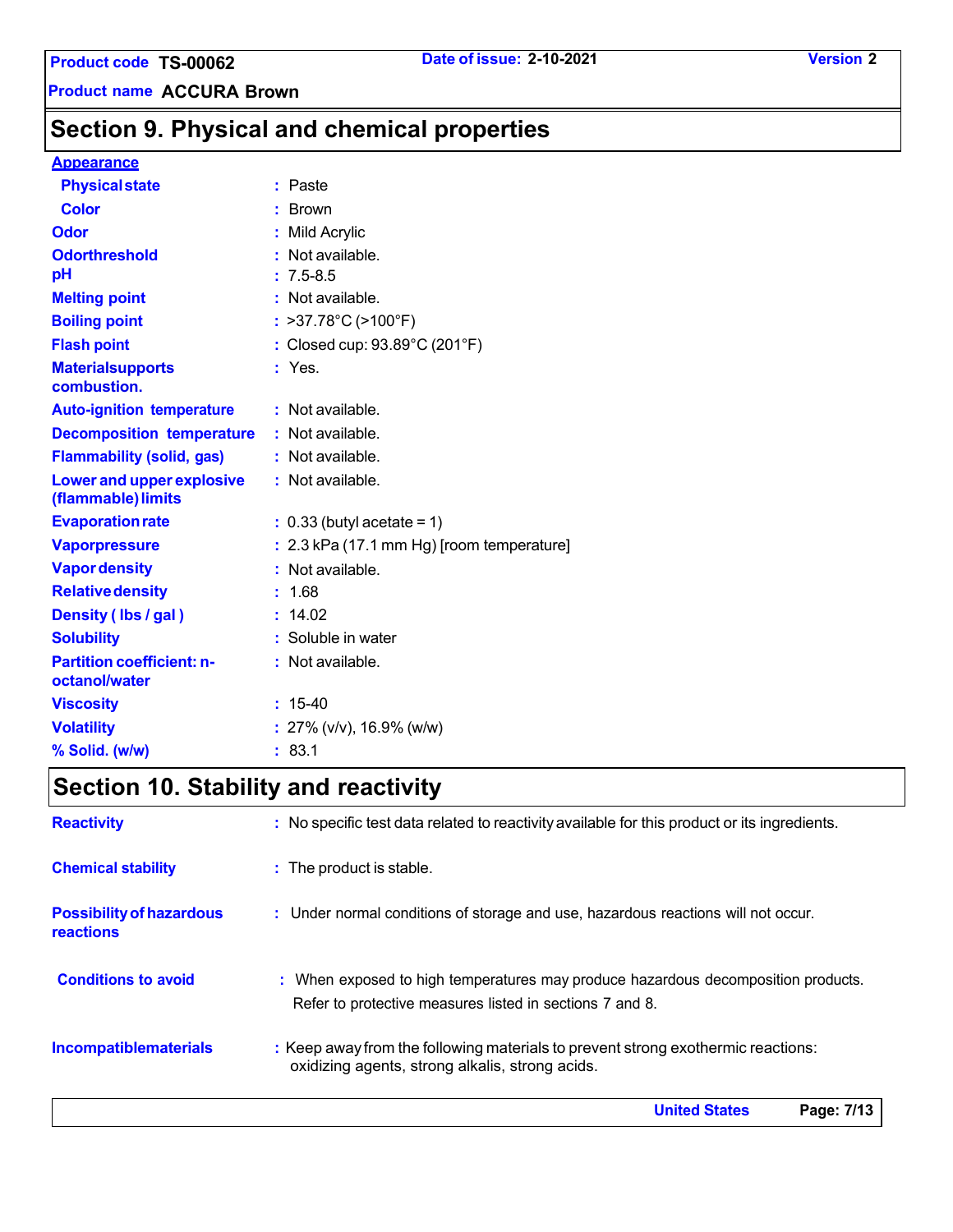**Product name ACCURA**

# **Section 10. Stability and reactivity**

**Hazardous decomposition products**

**:** Decomposition products may include the following materials: carbon monoxide, carbon dioxide, smoke, oxides of nitrogen.

# **Section 11. Toxicological information**

# **Information on toxicological effects**

### **Acutetoxicity**

| <b>Product/ingredientname</b> | <b>Result</b>                                          |                                                    |             | <b>Species</b> | <b>Dose</b>                                      | <b>Exposure</b> |  |
|-------------------------------|--------------------------------------------------------|----------------------------------------------------|-------------|----------------|--------------------------------------------------|-----------------|--|
| Acetaldehyde                  | <b>LC50 Inhalation Gas.</b>                            |                                                    | Rat         |                | 13300 ppm                                        | 4 hours         |  |
|                               | LD50 Dermal                                            |                                                    |             | Rabbit         | 3540 mg/kg                                       |                 |  |
|                               | LD50 Oral                                              |                                                    | Rat         |                | 661 mg/kg                                        |                 |  |
| <b>Ethylene Glycol</b>        | LD50 Dermal                                            |                                                    |             | Rabbit         | 9.53 g/kg                                        |                 |  |
|                               | LD50 Oral                                              |                                                    | Rat         |                | 4700 mg/kg                                       |                 |  |
| <b>Vinyl Acetate</b>          | <b>LC50 Inhalation Vapor</b>                           |                                                    |             | Mouse          | 1460 ppm                                         | 4 hours         |  |
|                               | <b>LC50 Inhalation Vapor</b>                           |                                                    | Rat         |                | 11400 mg/m <sup>3</sup>                          | 4 hours         |  |
|                               | <b>LC50 Inhalation Vapor</b>                           |                                                    | Rat         |                | 3680 ppm                                         | 4 hours         |  |
|                               | LD50 Dermal                                            |                                                    |             | Rabbit         | 2335 mg/kg                                       |                 |  |
|                               | LD50 Oral                                              |                                                    | Rat         |                | $2.5$ g/kg                                       |                 |  |
| <b>Conclusion/Summary</b>     | : There are no data available on the mixture itself.   |                                                    |             |                |                                                  |                 |  |
| <b>Irritation/Corrosion</b>   |                                                        |                                                    |             |                |                                                  |                 |  |
| <b>Conclusion/Summary</b>     |                                                        |                                                    |             |                |                                                  |                 |  |
| <b>Skin</b>                   | ÷                                                      | There are no data available on the mixture itself. |             |                |                                                  |                 |  |
| <b>Eyes</b>                   |                                                        | There are no data available on the mixture itself. |             |                |                                                  |                 |  |
| <b>Respiratory</b>            |                                                        | There are no data available on the mixture itself. |             |                |                                                  |                 |  |
| <b>Sensitization</b>          |                                                        |                                                    |             |                |                                                  |                 |  |
| <b>Conclusion/Summary</b>     |                                                        |                                                    |             |                |                                                  |                 |  |
| <b>Skin</b>                   | There are no data available on the mixture itself.     |                                                    |             |                |                                                  |                 |  |
| <b>Respiratory</b>            | There are no data available on the mixture itself.     |                                                    |             |                |                                                  |                 |  |
| <b>Mutagenicity</b>           |                                                        |                                                    |             |                |                                                  |                 |  |
| <b>Conclusion/Summary</b>     | : There are no data available on the mixture itself.   |                                                    |             |                |                                                  |                 |  |
| <b>Carcinogenicity</b>        |                                                        |                                                    |             |                |                                                  |                 |  |
| <b>Conclusion/Summary</b>     | $:$ There are no data available on the mixture itself. |                                                    |             |                |                                                  |                 |  |
| <b>Classification</b>         |                                                        |                                                    |             |                |                                                  |                 |  |
| <b>Product/ingredientname</b> |                                                        | <b>OSHA</b>                                        | <b>IARC</b> | <b>NTP</b>     |                                                  |                 |  |
| Acetaldehyde                  |                                                        |                                                    | 1           |                | Reasonably anticipated to be a human carcinogen. |                 |  |

| <b>ACCIQIUCITIVUC</b>                               |  | TREASONADH ANNGIQACU tO DE A NUMAN CAIGH |
|-----------------------------------------------------|--|------------------------------------------|
| Vinyl Acetate                                       |  |                                          |
| Crystalline Silica, respirable powder (<10 microns) |  | <b>IKnown to be a human carcinogen.</b>  |

**Carcinogen Classification code:** 

**IARC: 1, 2A, 2B, 3, 4 NTP: Known to be a human carcinogen; Reasonablyanticipated to be a human carcinogen OSHA: + Notlisted/notregulated: -**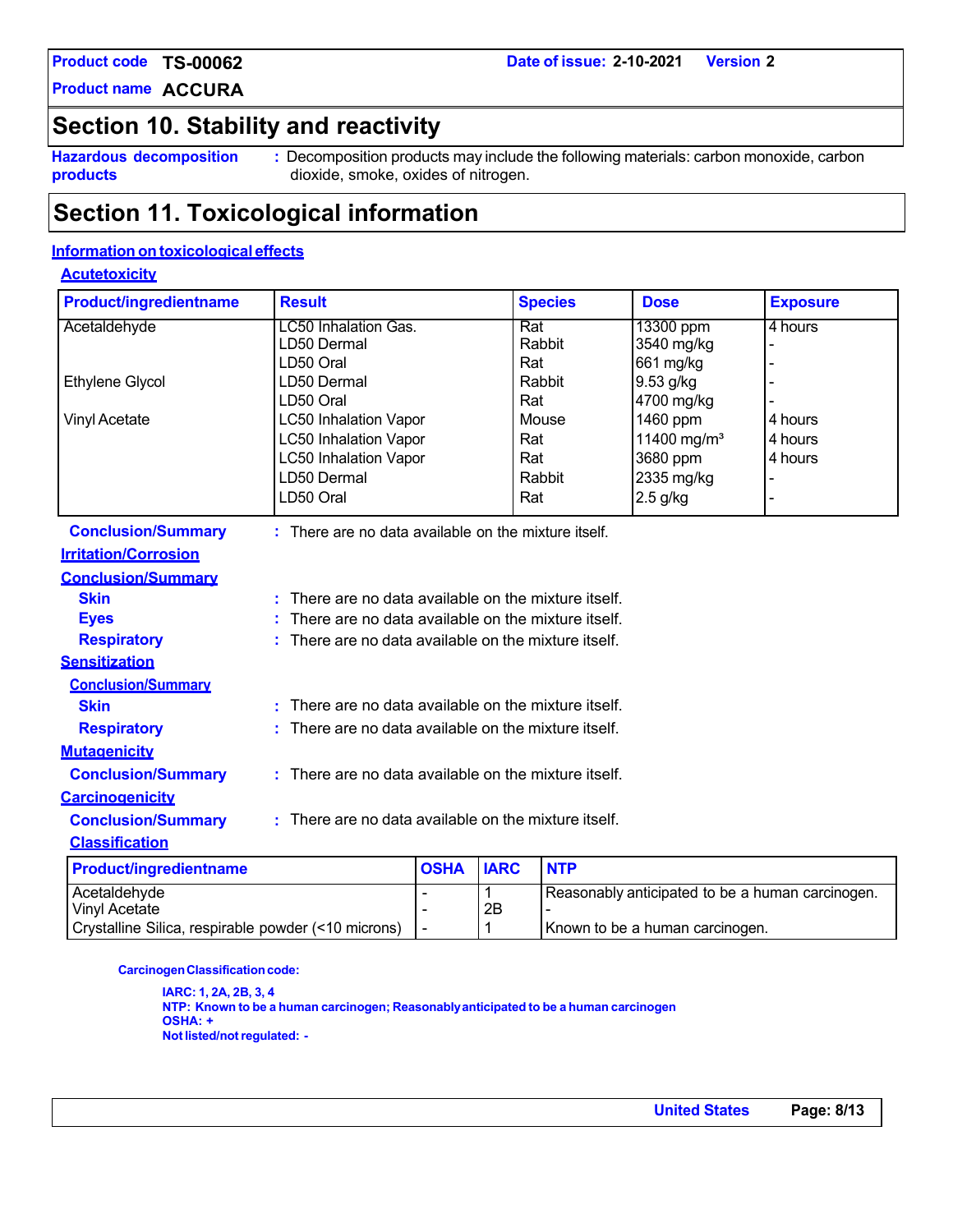**Product name ACCURA**

### **Date of issue: 2-10-2021 Version 2**

# **Section 11. Toxicological information**

**Reproductive toxicity Conclusion/Summary**

There are no data available on the mixture itself.

**Teratogenicity Conclusion/Summary :**

There are no data available on the mixture itself.

#### **Specific target organ toxicity (single exposure)**

| <b>Name</b>          | <b>Category</b> |
|----------------------|-----------------|
| Acetaldehyde         | Category 3      |
| <b>Vinyl Acetate</b> | Category 3      |

**Specific target organ toxicity (repeated exposure)**

| <b>Name</b>                                         | <b>Category</b> |
|-----------------------------------------------------|-----------------|
| Vinyl Acetate                                       | Category 1      |
| Crystalline Silica, respirable powder (<10 microns) | Category 2      |
| Ethylene Glycol                                     | Category 2      |

**Target organs :** Contains material which may cause damage to the following organs: lungs, upper respiratory tract, skin, eyes.

#### **Aspiration hazard**

Not available.

#### **Information on the likely routes of exposure Potential**

|  | acute health effects |
|--|----------------------|
|  |                      |

| Eye contact                           | : No known significant effects or critical hazards.                                                                                                                                                                                                                                                                                                                                                                                                                                                                                                                                                                                               |
|---------------------------------------|---------------------------------------------------------------------------------------------------------------------------------------------------------------------------------------------------------------------------------------------------------------------------------------------------------------------------------------------------------------------------------------------------------------------------------------------------------------------------------------------------------------------------------------------------------------------------------------------------------------------------------------------------|
| <b>Inhalation</b>                     | : No known significant effects or critical hazards.                                                                                                                                                                                                                                                                                                                                                                                                                                                                                                                                                                                               |
| <b>Skin contact</b>                   | : No known significant effects or critical hazards.                                                                                                                                                                                                                                                                                                                                                                                                                                                                                                                                                                                               |
| <b>Ingestion</b>                      | : No known significant effects or critical hazards.                                                                                                                                                                                                                                                                                                                                                                                                                                                                                                                                                                                               |
| Over-exposuresigns/symptoms           |                                                                                                                                                                                                                                                                                                                                                                                                                                                                                                                                                                                                                                                   |
| <b>Eye contact</b>                    | : No specific data.                                                                                                                                                                                                                                                                                                                                                                                                                                                                                                                                                                                                                               |
| <b>Inhalation</b>                     | : No specific data.                                                                                                                                                                                                                                                                                                                                                                                                                                                                                                                                                                                                                               |
| <b>Skin contact</b>                   | : No specific data.                                                                                                                                                                                                                                                                                                                                                                                                                                                                                                                                                                                                                               |
| <b>Ingestion</b>                      | : No specific data.                                                                                                                                                                                                                                                                                                                                                                                                                                                                                                                                                                                                                               |
|                                       | Delaved and immediate effects and also chronic effects from short and long term exposure                                                                                                                                                                                                                                                                                                                                                                                                                                                                                                                                                          |
| <b>Conclusion/Summary</b>             | : There are no data available on the mixture itself. This product contains Crystalline Silica which<br>can cause lung cancer or silicosis. The risk of cancer depends on the duration and level of<br>exposure to dust from sanding surfaces or mist from spray applications. If splashed in the eyes,<br>the liquid may cause irritation and reversible damage. Ingestion may cause nausea, diarrhea and<br>vomiting. This takes into account, where known, delayed and immediate effects and also chronic<br>effects of components from short-term and long-term exposure by oral, inhalation and dermal<br>routes of exposure and eye contact. |
| <b>Short term exposure</b>            |                                                                                                                                                                                                                                                                                                                                                                                                                                                                                                                                                                                                                                                   |
| <b>Potential immediate</b><br>effects | : There are no data available on the mixture itself.                                                                                                                                                                                                                                                                                                                                                                                                                                                                                                                                                                                              |
| <b>Potential delayed effects</b>      | : There are no data available on the mixture itself.                                                                                                                                                                                                                                                                                                                                                                                                                                                                                                                                                                                              |
| Long term exposure                    |                                                                                                                                                                                                                                                                                                                                                                                                                                                                                                                                                                                                                                                   |
| <b>Potential immediate</b><br>effects | $:$ There are no data available on the mixture itself.                                                                                                                                                                                                                                                                                                                                                                                                                                                                                                                                                                                            |
|                                       |                                                                                                                                                                                                                                                                                                                                                                                                                                                                                                                                                                                                                                                   |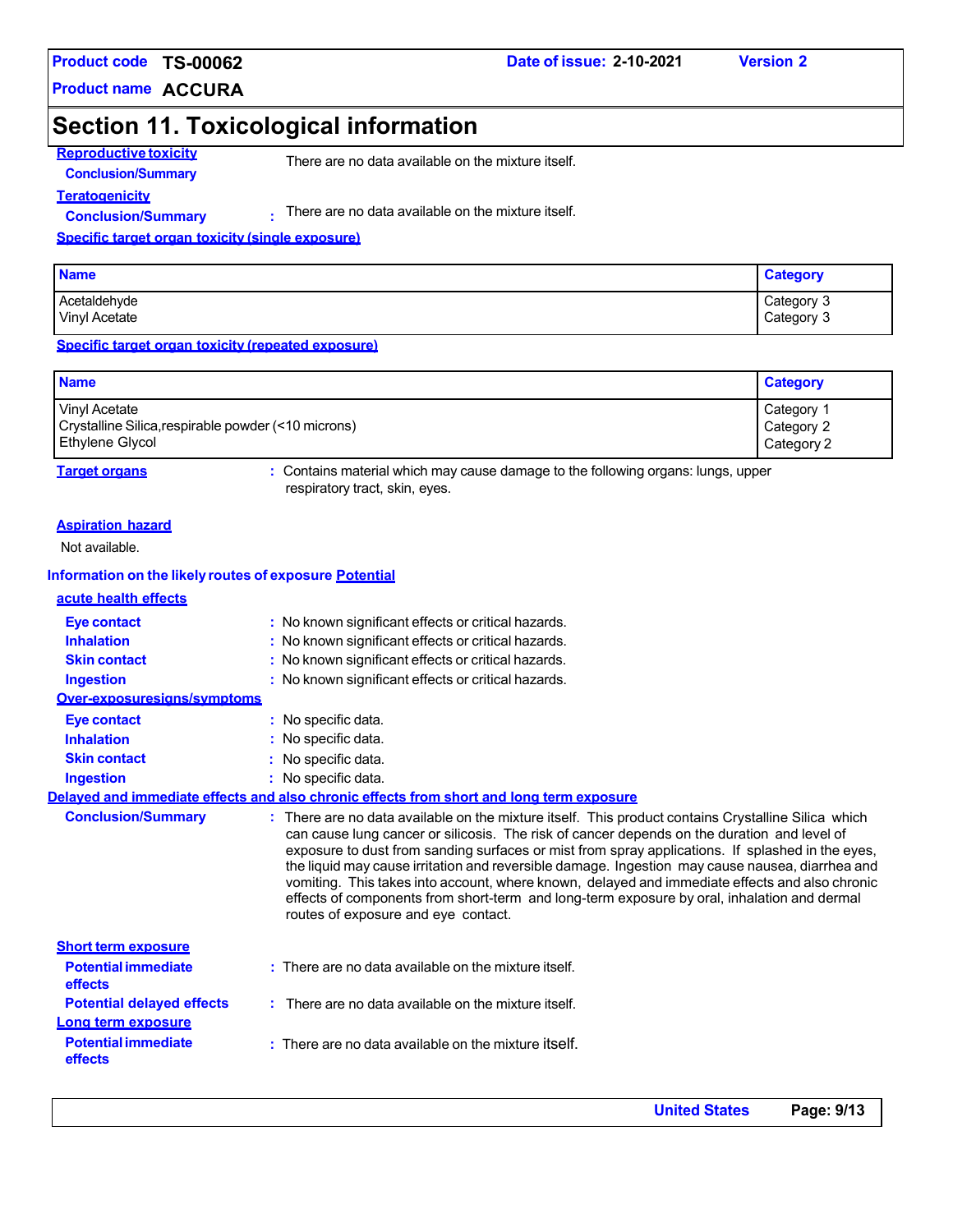**Product name ACCURA**

# **Section 11. Toxicological information**

|                                         | <b>Potential delayed effects :</b> There are no data available on the mixture itself. |
|-----------------------------------------|---------------------------------------------------------------------------------------|
| <b>Potential chronic health effects</b> |                                                                                       |
| <b>General</b>                          | : No known significant effects or critical hazards.                                   |
| <b>Carcinogenicity</b>                  | : May cause cancer. Risk of cancer depends on duration and level of exposure.         |
| <b>Mutagenicity</b>                     | : No known significant effects or critical hazards.                                   |
| <b>Teratogenicity</b>                   | : No known significant effects or critical hazards.                                   |
| <b>Developmentaleffects</b>             | : No known significant effects or critical hazards.                                   |
| <b>Fertility effects</b>                | : No known significant effects or critical hazards.                                   |
| <b>Numerical measures of toxicity</b>   |                                                                                       |
| <b>Acute toxicity estimates</b>         |                                                                                       |
| <b>Route</b>                            | <b>ATF value</b>                                                                      |

**Date of issue: 2-10-2021 Version 2**

| <b>Route</b> | <b>ATE value</b> |
|--------------|------------------|
| <b>Oral</b>  | 13601.2 mg/kg    |

# **Section 12. Ecological information**

### **Toxicity**

| <b>Product/ingredientname</b> | <b>Result</b>                                 | <b>Species</b>             | <b>Exposure</b> |
|-------------------------------|-----------------------------------------------|----------------------------|-----------------|
| Vinyl Acetate                 | Acute LC50 31080 to 36630 µg/l Fresh<br>water | Fish - Poecilia reticulata | 96 hours        |

### **Persistence and degradability**

Not available.

### **Bioaccumulative potential**

| <b>Product/ingredientname</b> | $LogP_{ow}$ | <b>BCF</b> | <b>Potential</b> |
|-------------------------------|-------------|------------|------------------|
| Acetaldehyde                  | $-0.34$     |            | l low            |
| Vinyl Acetate                 | 0.73        |            | l low            |
| <b>Ethylene Glycol</b>        | $-1.36$     |            | l low            |

### **Mobility in soil**

**Soil/waterpartition coefficient** (Koc)

**:** Not available.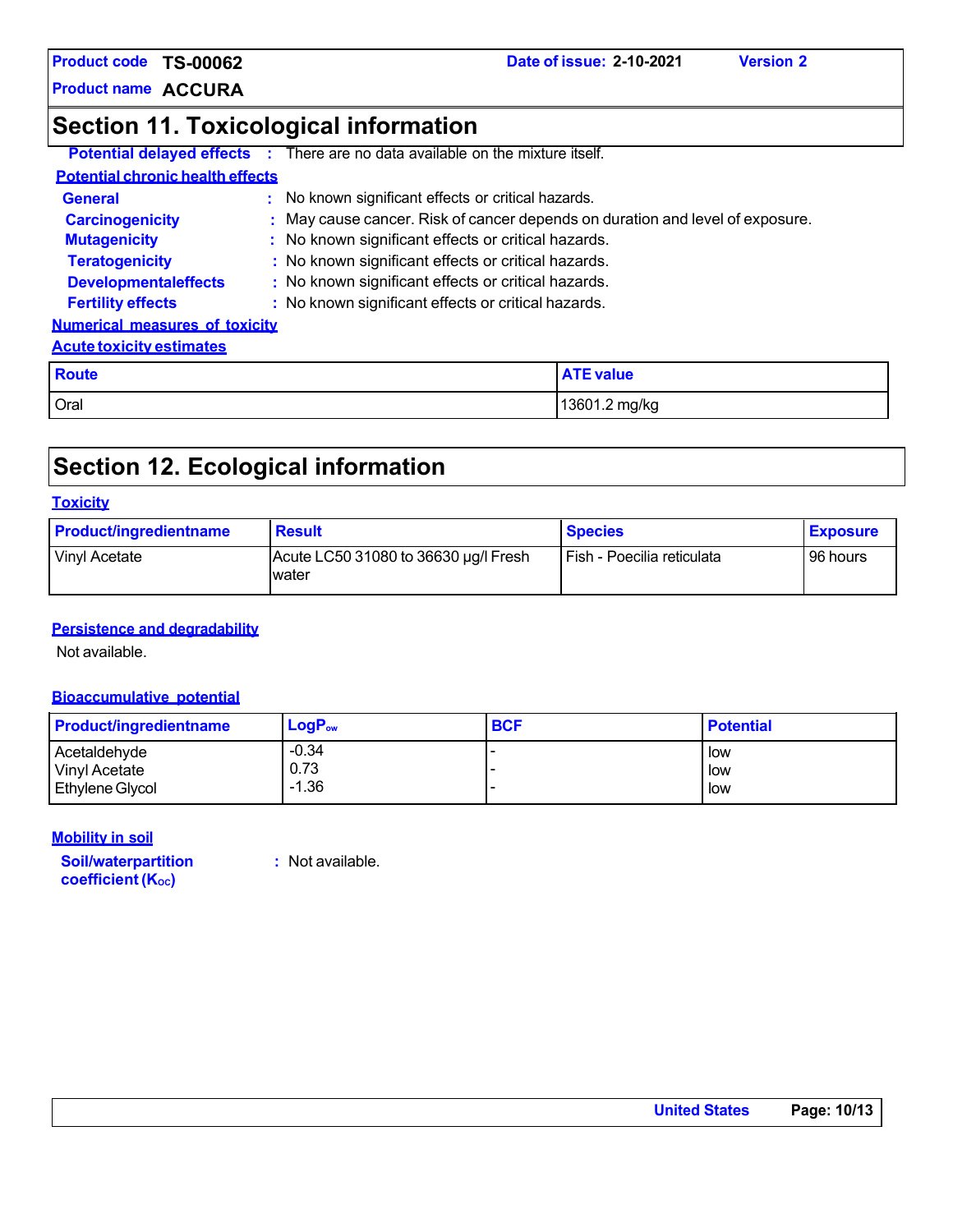**TS-00062**

**ACCURA Product name**

# **Section 13. Disposal considerations**

**Disposalmethods :** The generation of waste should be avoided or minimized wherever possible. Disposal of this product, solutions and any by-products should at all times comply with the requirements of environmental protection and waste disposal legislation and any regional local authorityrequirements. Dispose of surplus and non-recyclable products via a licensed waste disposal contractor. Waste should not be disposed of untreated to the sewer unless fully compliant with the requirements of all authorities with jurisdiction. Waste packaging should be recycled. Incineration or landfill should only be considered when recycling is not feasible. This material and its container must be disposed of in a safe way. Care should be taken when handling emptied containers that have not been cleaned or rinsed out. Empty containers or liners may retain some product residues. Avoid dispersal of spilled material and runoff and contact with soil, waterways, drains and sewers.

**Disposal should be in accordance with applicable regional, national and local laws and regulations.**

**Refer to Section 7: HANDLING AND STORAGE and Section 8: EXPOSURE CONTROLS/PERSONAL PROTECTION for additional handling information and protection of employees. Section 6. Accidental release measures**

| $1.1$ . Hansport monitorion                                                 |                                                                                         |                                    |                                    |  |  |
|-----------------------------------------------------------------------------|-----------------------------------------------------------------------------------------|------------------------------------|------------------------------------|--|--|
|                                                                             | <b>DOT</b>                                                                              | <b>IMDG</b>                        | <b>IATA</b>                        |  |  |
| <b>UN number</b>                                                            | <b>UN3082</b>                                                                           | Not regulated.                     | Not regulated.                     |  |  |
| <b>UN proper shipping</b><br>name                                           | <b>ENVIRONMENTALLY</b><br>HAZARDOUS SUBSTANCE,<br>LIQUID, N.O.S.<br>(carbendazim (ISO)) |                                    |                                    |  |  |
| <b>Transport hazard class</b><br>(es)                                       | 9                                                                                       |                                    |                                    |  |  |
| <b>Packing group</b>                                                        | $\mathbf{III}$                                                                          |                                    |                                    |  |  |
| <b>Environmental hazards</b><br><b>Marinepollutant</b><br><b>substances</b> | INo.<br>Not applicable.                                                                 | No.<br>Not applicable.             | No.<br>Not applicable.             |  |  |
| <b>Product RQ (lbs)</b><br><b>RQ substances</b>                             | 25000<br>(carbendazim (ISO))                                                            | Not applicable.<br>Not applicable. | Not applicable.<br>Not applicable. |  |  |

# **14. Transport information**

### **Additionalinformation**

- **DOT :** Package sizes shipped in quantities less than the product reportable quantityare not subject to the RQ (reportable quantity) transportation requirements.
- **IMDG :** None identified.
- **IATA :** None identified.

**Special precautions for user : Transport within user's premises:** always transport in closed containers that are upright and secure. Ensure that persons transporting the product know what to do in the event of an accident or spillage.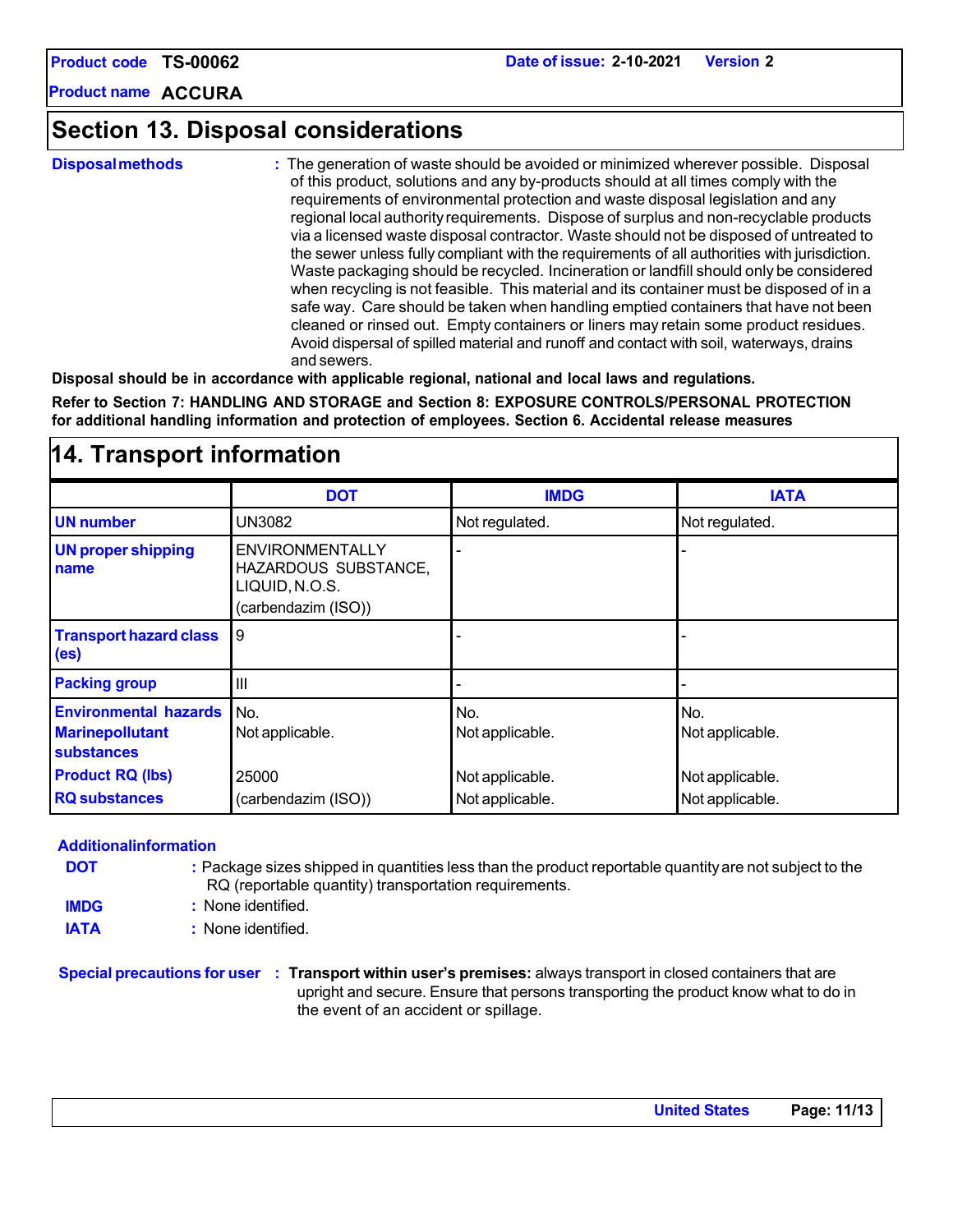**Product name ACCURA Brown**

# **Section 15. Regulatory information**

|                                            | United States inventory (TSCA8b) : All components are listed or exempted.                |
|--------------------------------------------|------------------------------------------------------------------------------------------|
| <b>Australia inventory(AICS)</b>           | : Not determined.                                                                        |
| Canada inventory (DSL)                     | : At least one component is not listed.                                                  |
| <b>China inventory (IECSC)</b>             | : Not determined.                                                                        |
| Europe inventory (REACH)                   | : Please contact your supplier for information on the inventory status of this material. |
| Japan inventory (ENCS)                     | : Not determined.                                                                        |
| Korea inventory (KECI)                     | : Not determined.                                                                        |
| <b>New Zealand (NZIoC)</b>                 | : Not determined.                                                                        |
| <b>Philippines</b><br>(PICCS)<br>inventory | : Not determined.                                                                        |
| <b>United States</b>                       |                                                                                          |

### **U.S. Federal regulations :**

### **SARA302/304**

**SARA 304 RQ :** 711338.7 lbs / 322947.8 kg [50855.5 gal / 193509.2 L]

### **Composition/informationoningredients**

|               |            | <b>SARA 302 TPQ</b> |           | <b>SARA 304 RQ</b> |           |
|---------------|------------|---------------------|-----------|--------------------|-----------|
| <b>Name</b>   | <b>EHS</b> | (lbs)               | (gallons) | llbs)              | (gallons) |
| Vinyl Acetate | Yes.       | 11000               | 129       | 5000               | 644.8     |

### **SARA311/312**

**Classification :** Delayed (chronic) health hazard

### **Composition/informationoningredients**

| <b>Name</b>                                                                                                                 | <b>Fire</b><br>hazard      | <b>Sudden</b><br><b>release of</b><br>pressure | <b>Reactive</b>           | <b>Immediate</b><br>(acute)<br>health<br>hazard | <b>Delayed</b><br>(chronic)<br>health<br>hazard |
|-----------------------------------------------------------------------------------------------------------------------------|----------------------------|------------------------------------------------|---------------------------|-------------------------------------------------|-------------------------------------------------|
| Acetaldehyde<br><b>Vinyl Acetate</b><br>Crystalline Silica, respirable powder<br>$(< 10$ microns)<br><b>Ethylene Glycol</b> | Yes.<br>Yes.<br>No.<br>No. | No.<br>No.<br>No.<br>No.                       | No.<br>Yes.<br>No.<br>No. | Yes.<br>Yes.<br>No.<br>Yes.                     | Yes.<br>Yes.<br>Yes.<br>Yes.                    |

### **SARA 313**

Pennsylvania (worker and community right to know act): The following components are cited in the Pennsylvania Hazardous **Substances List, and are present at levels that require reporting.**

Ethylene Glycol 107-2

| $21 - 1$ | < 2% |  |
|----------|------|--|

### **Suppliernotification**

| <b>CAS</b> number | <b>Concentration</b> |
|-------------------|----------------------|
| 75-07-0           | $01 - 1$             |
| 108-05-4          | $01 - 1$             |
|                   |                      |

| <b>United States</b> | Page: 12/13 |
|----------------------|-------------|
|----------------------|-------------|